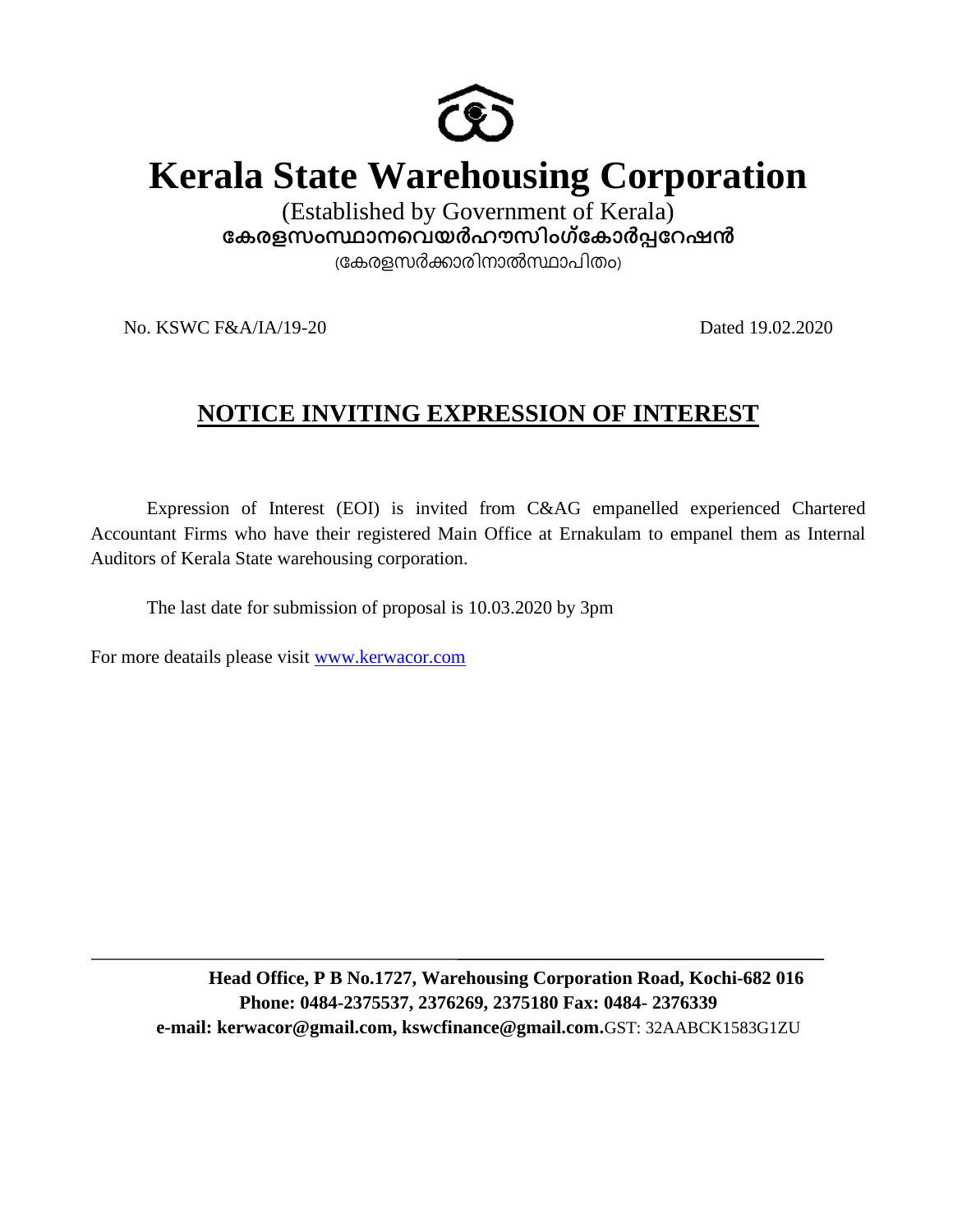### **Eligibility Criteria**

- 1. Chartered Accountant firm should have at least an experience of 20 years from the registration of the firm.
- 2. The firm should not have been debarred from Statutory Audit/Internal Audit of any Company or any government organization.
- 3. The firm should have its Registered Main office at Ernakulam.
- 4. The firm should have at least two partners as on date of submission of proposal.
- 5. The firm should have at least four articles/Articled staff on the date of submission of proposal.
- 6. The firm should have conducted either statutory audit and/or internal audit in companies or government organization like Public Sector Undertakings. Preference will be given for those firms who had conducted Statutory Audit/Internal Audit in Kerala State Warehousing Corporation. Details of previous audit experience in KSWC should be specifically mentioned in the Proposal Form.
- 8. The firm should be proficient in Tally Accounting Package (It should be specifically mentioned in the Proposal form)

#### **Scope of Work**

- 1. Review of operations at Head office , 55 Warehouses, 3 Zonal offices and Container Freight Station to assure whether the operations are conducting economically and efficiently.
- 2. To ensure whether the systems, procedures, adopted by the Corporation are adequate and effective to achieve corporation's objectives and goals.
- 3. To ensure the compliances of legal, regulatory, accounting standards, policies and prescribed procedures.
- 4. To make suggestions to improve Corporation's operations.
- 5. To evaluate and improve the effectiveness of risk management control and governance procedures.
- 6. To assist preparation of annual accounts and other financial statements pertains to FY 2019- 20 as required by the Management, without any additional cost over and above the quoted professional fee.
- 7. The period of audit will be 01/04/2019 to 31/03/2020.
- 8. The audit reports along with corrective/suggestive measures, if any are to be submitted immediately on completion of audit as per format of internal audit report. If the auditor observes any case of non-production of records or non-co-operation to auditors, the auditor will take up the matter with the higher authority and get their audit procedure completed; instead of merely reporting such cases in their report.
- 9. The Chartered accountant firm shall depute at least two semi qualified CA/Cost Accountant headed by a qualified CA/Cost Accountant to conduct audit.
- 10. The Payment of audit fees will be made after the submission of Internal audit reports satisfactorily in the line with Audit objectives and Terms and Conditions.
- 11. The internal auditor shall provide /update KSWC regarding any changes made in accounting standards/applicable tax laws and ensure its implementation.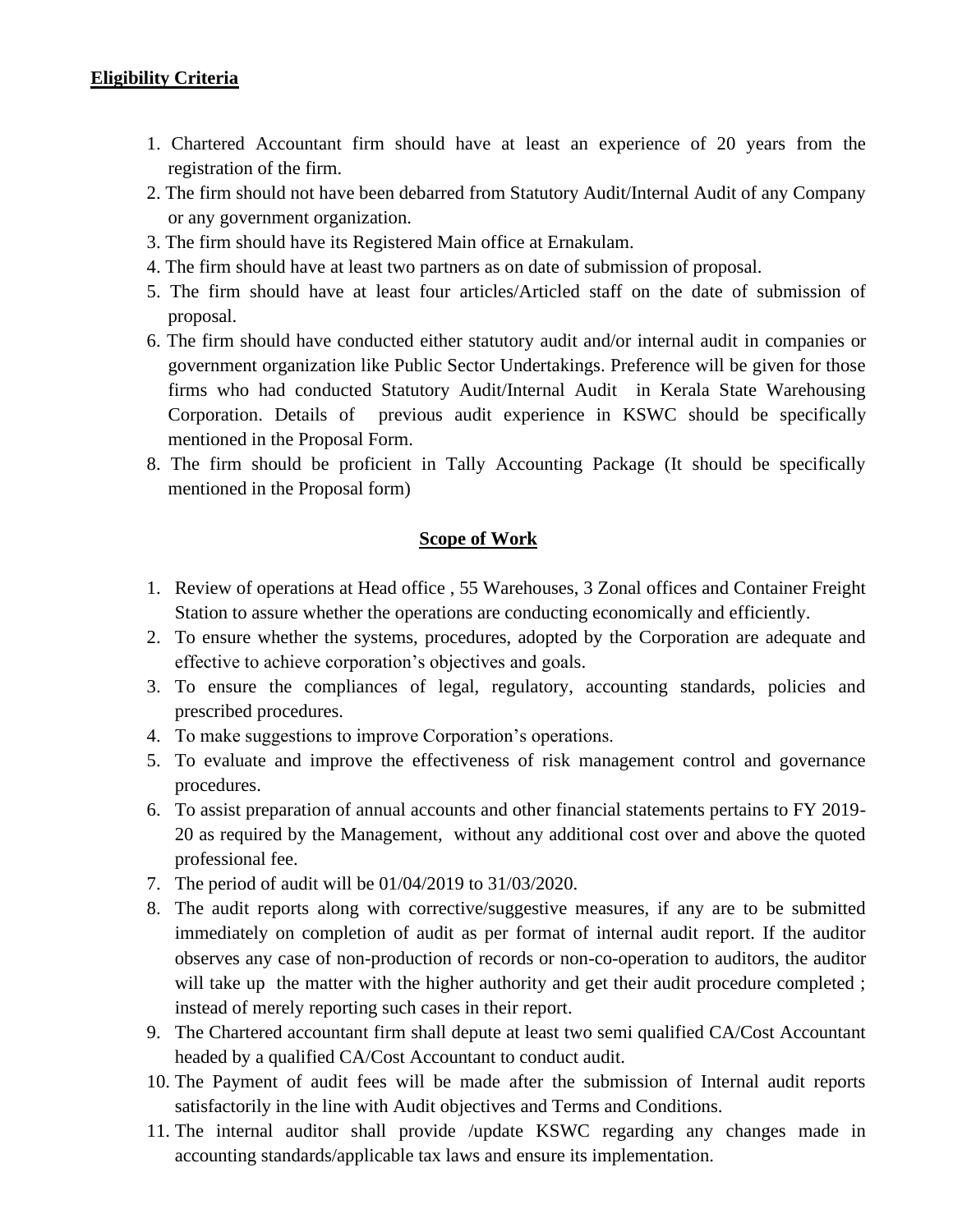- 12. The KSWC shall not be liable for any type of payment to be made by the firm to the employees deputed by the internal auditor at warehouses to conduct audit.
- 13. The contract can be terminated/ concluded even at an earlier date, after serving one month notice by either side.
- 14. No advance payment will be made on any account.
- 15. The audit will be conducted during the office hours of the corporation.
- 16. KSWC will not responsible for any additional liability of your staff like PF/ESI or statutory benefit. KSWC will not be liable for any compensation under the workmen Compensation Act.
- 17. The Audit staff will be bound by rules of discipline and will make entries in the Visitors Register maintained at the reception of the Corporation.
- 18. You will ,in consultation with the competent authority Chalk out an audit programme for the year and will submit report to Finance Head, KSWC as may be decided/ directed by the Corporation.
- 19. You will also follow guidelines on Internal Audit Procedures issued by ICAI and also KSWC guidelines on this matter.
- 20. Any dispute if arises shall be referred to MD, KSWC and the decision of the MD, KSWC shall be final and binding.

Terms and Conditions

- 1. The period of appointment shall be for conducting Internal Audit for one year ie, for the Financial Year 2019-20. However, considering satisfactory work, the appointment may be extended further, subject to Board approval. The Corporation reserves the right to terminate the appointment on account of unsatisfactory performance of the audit team.
- 2. Each page of the proposal is required to be signed by the Partner of the Firm. The Documents/Certificates in support along with the proposal shall also be signed by the partner.
- 3. If any date mentioned above happens to be holiday, then the next working day will be relevant date.

## *In addition to the above, the Chartered Accountants firm is advised to certify and ensure as follows.*

- The firm is not in any case disqualified under provision of sec. 141(3) of the Companies Act 2013.
- The license of the proprietor/key person of the partnership concern has been issued for full time practice by the Institute of Chartered Accountants of India.

### **Managing Director Kerala State Warehousing Corporation**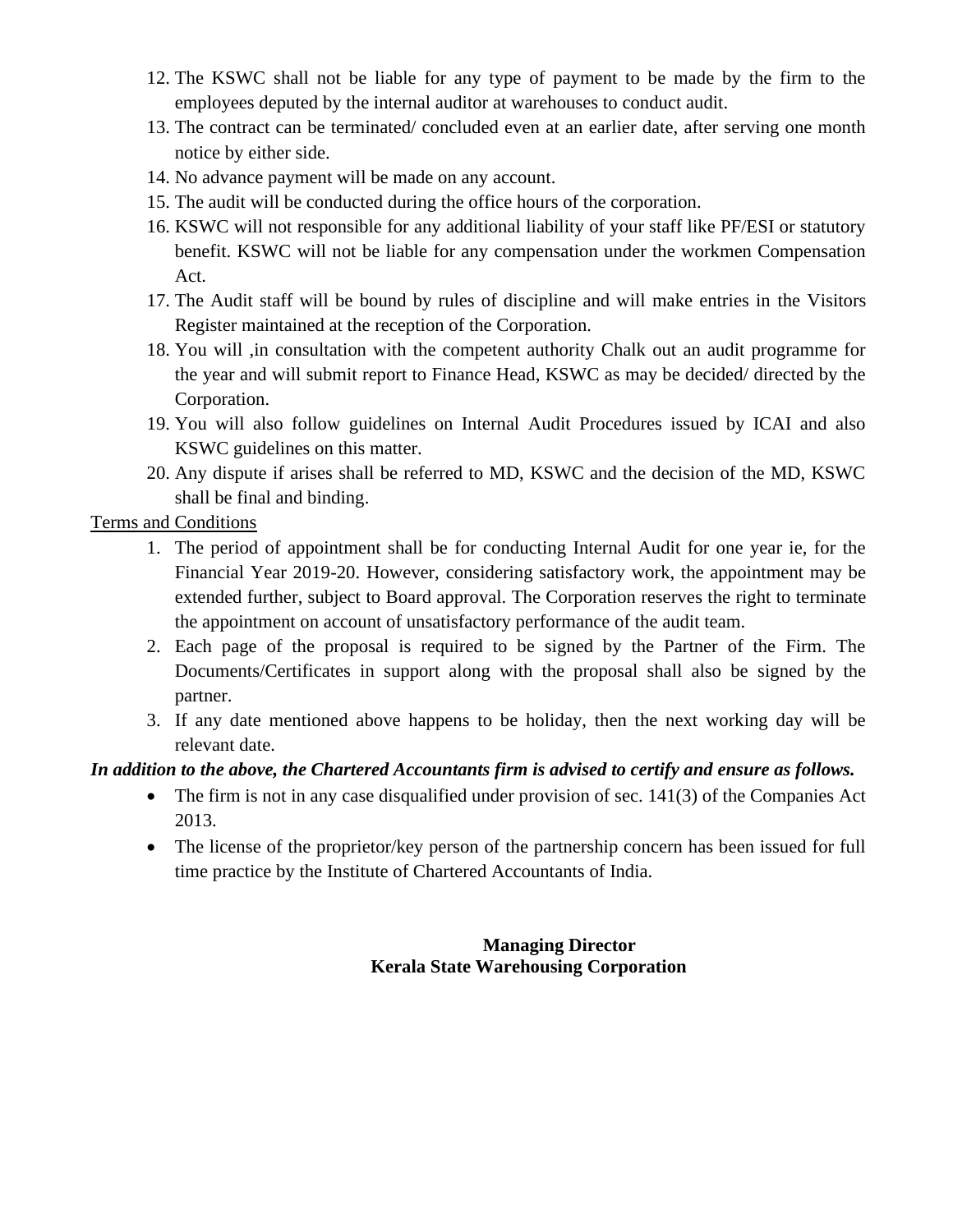**Annexure I**

## **PROPOSAL FORM**

| <b>General Information</b>              |                                                                                                       |  |
|-----------------------------------------|-------------------------------------------------------------------------------------------------------|--|
| Name of the Firm                        |                                                                                                       |  |
| <b>Registered/Branch Office Address</b> |                                                                                                       |  |
|                                         | Name of the Partners                                                                                  |  |
|                                         | Contact no, of Partner                                                                                |  |
| <b>Eligibility Criteria</b>             |                                                                                                       |  |
| $\mathbf{1}$                            | Whether the firm meets all the eligibility<br>criteria (Yes/No)                                       |  |
| $\overline{2}$                          | No. of years of experience                                                                            |  |
| 3                                       | Date of registration of the firm                                                                      |  |
| $\overline{4}$                          | Whether firm is empanelled with C&AG<br>(Yes/No)                                                      |  |
| 5                                       | C&AG empanelled No.                                                                                   |  |
| 6                                       | Whether firm is empanelled with RBI<br>(Yes/No) If yes, empanelled No.                                |  |
| 8                                       | No. of partners<br>(as on date of proposal)                                                           |  |
| 9                                       | <b>Employees</b><br>(as on date of proposal)                                                          |  |
| 10                                      | No. of Article/Audit clerks (as on date of<br>proposal)                                               |  |
| 11                                      | Whether the Chartered Accountant firm<br>has Registered Main office at Ernakulam.                     |  |
| 12                                      | Whether proficient in Tally; Yes/No                                                                   |  |
| 13                                      | PAN and GST No.                                                                                       |  |
| 14                                      | Professional Fee:                                                                                     |  |
|                                         | (i) Expected Annual Professional fee for<br>Internal Audit of KSWC for the financial<br>year 2019-20. |  |
|                                         | $(ii)$ GST                                                                                            |  |
|                                         | <b>Grand Total</b>                                                                                    |  |

 **Signature of the partner (With Name and Firm Seal)**